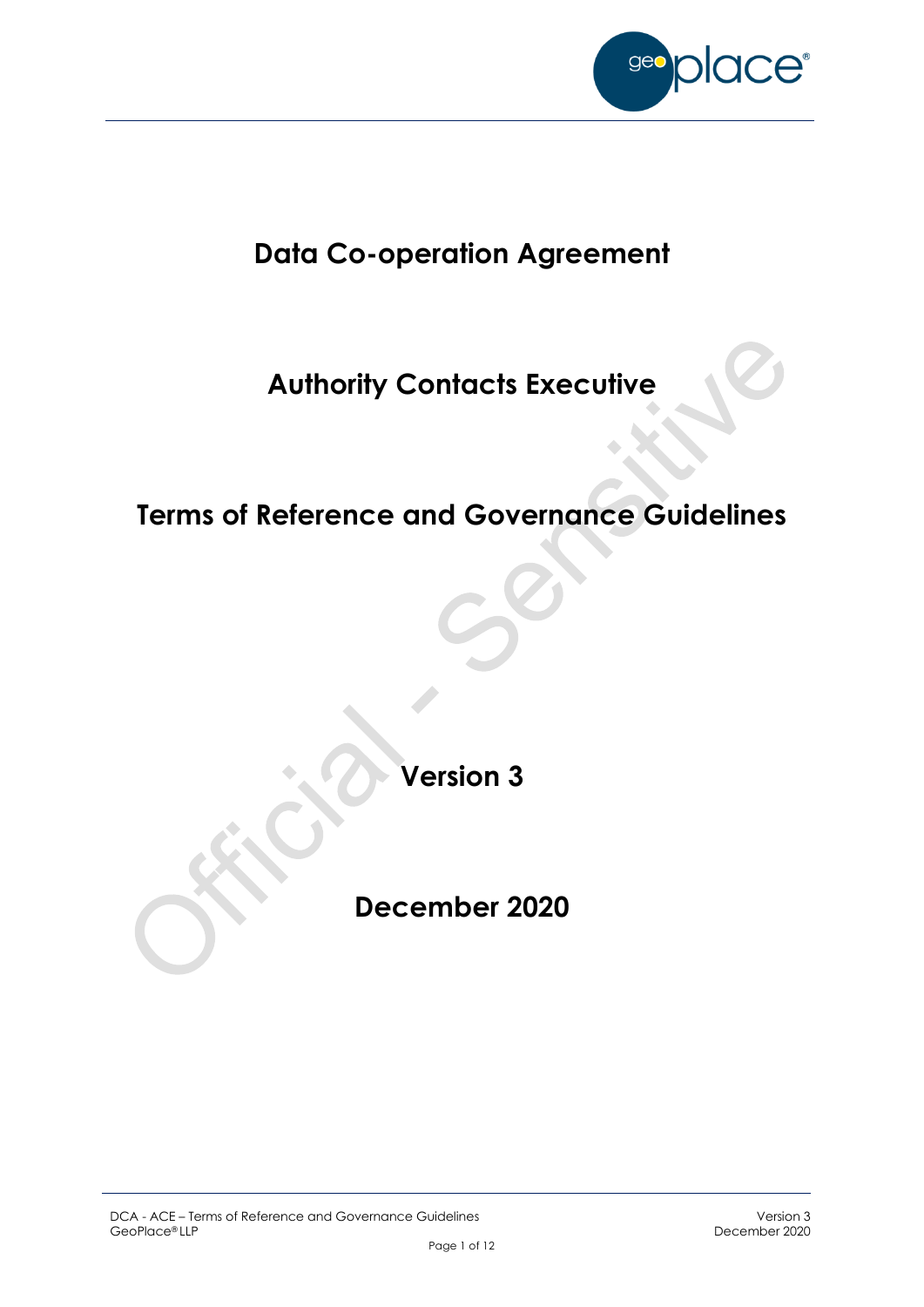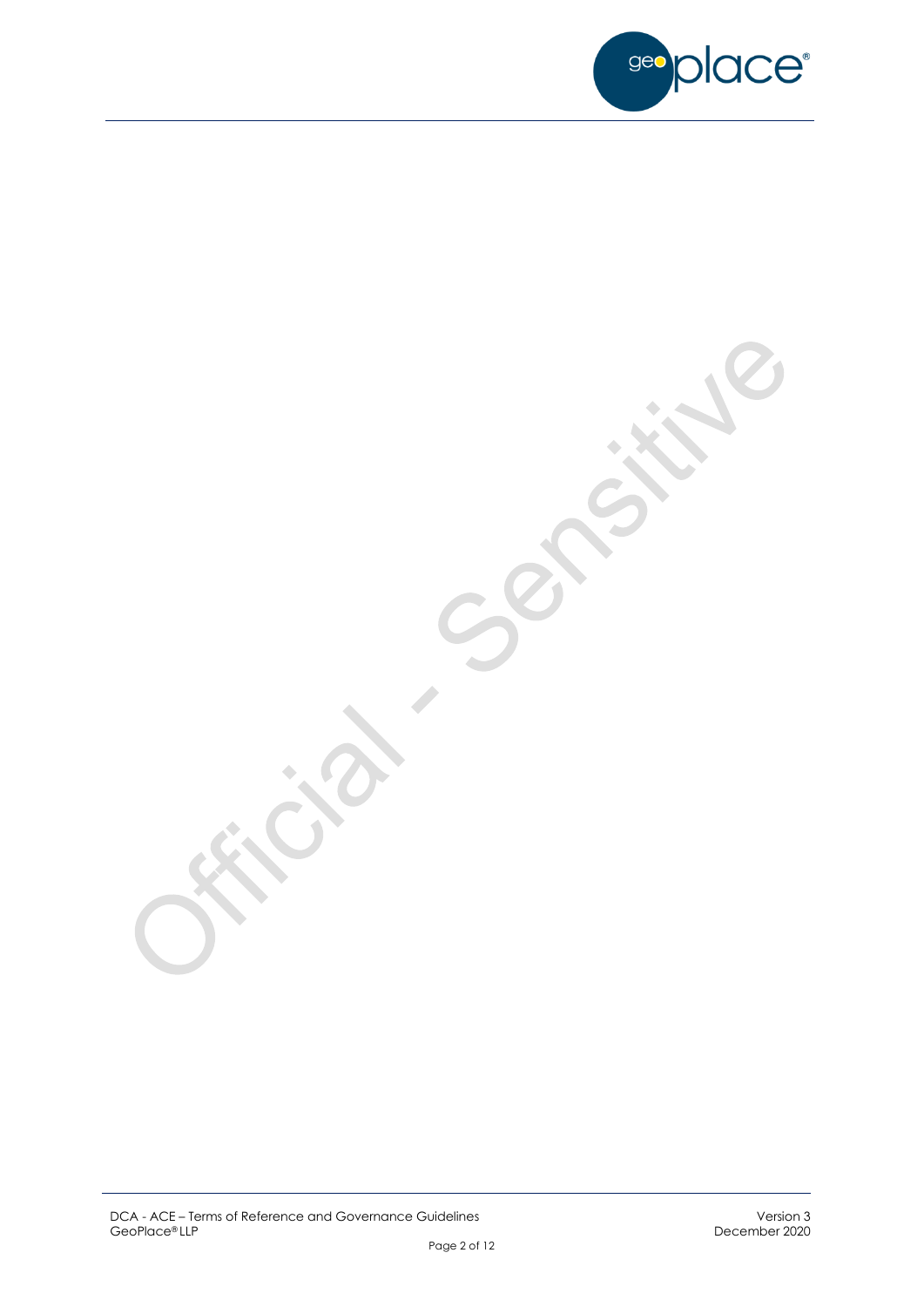

### **Content**

- **1.0 Authority**
- **2.0 Responsibilities**
- **3.0 Membership**
- **4.0 Meetings**
- **5.0 Agenda and minutes**
- **6.0 Governance of Meetings**
- **7.0 Change Control Process**
- **8.0 Conflicts of Interest**
- **9.0 Expenses**
- **10.0 Duration**
- **Annex 1**

**Annex 2**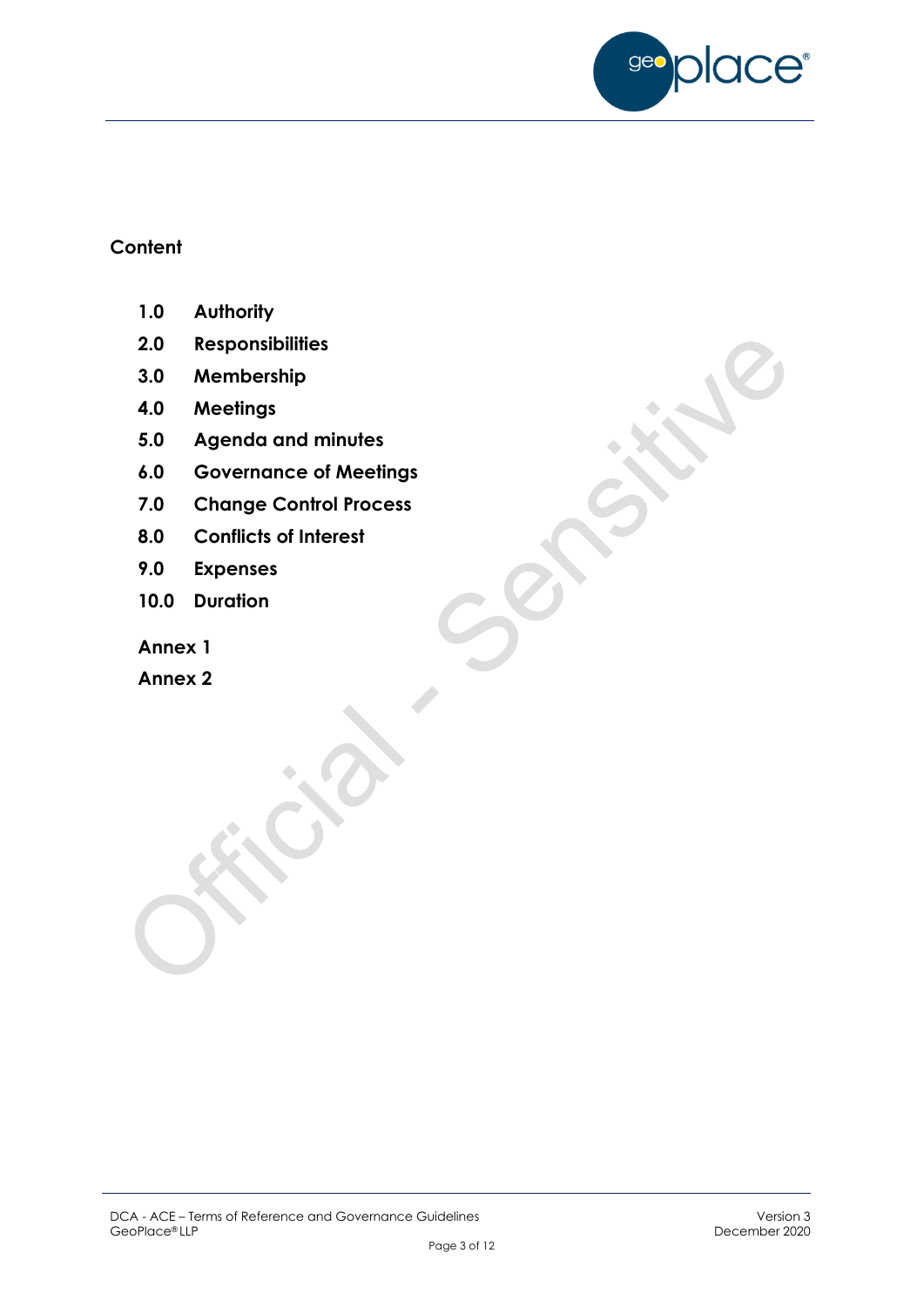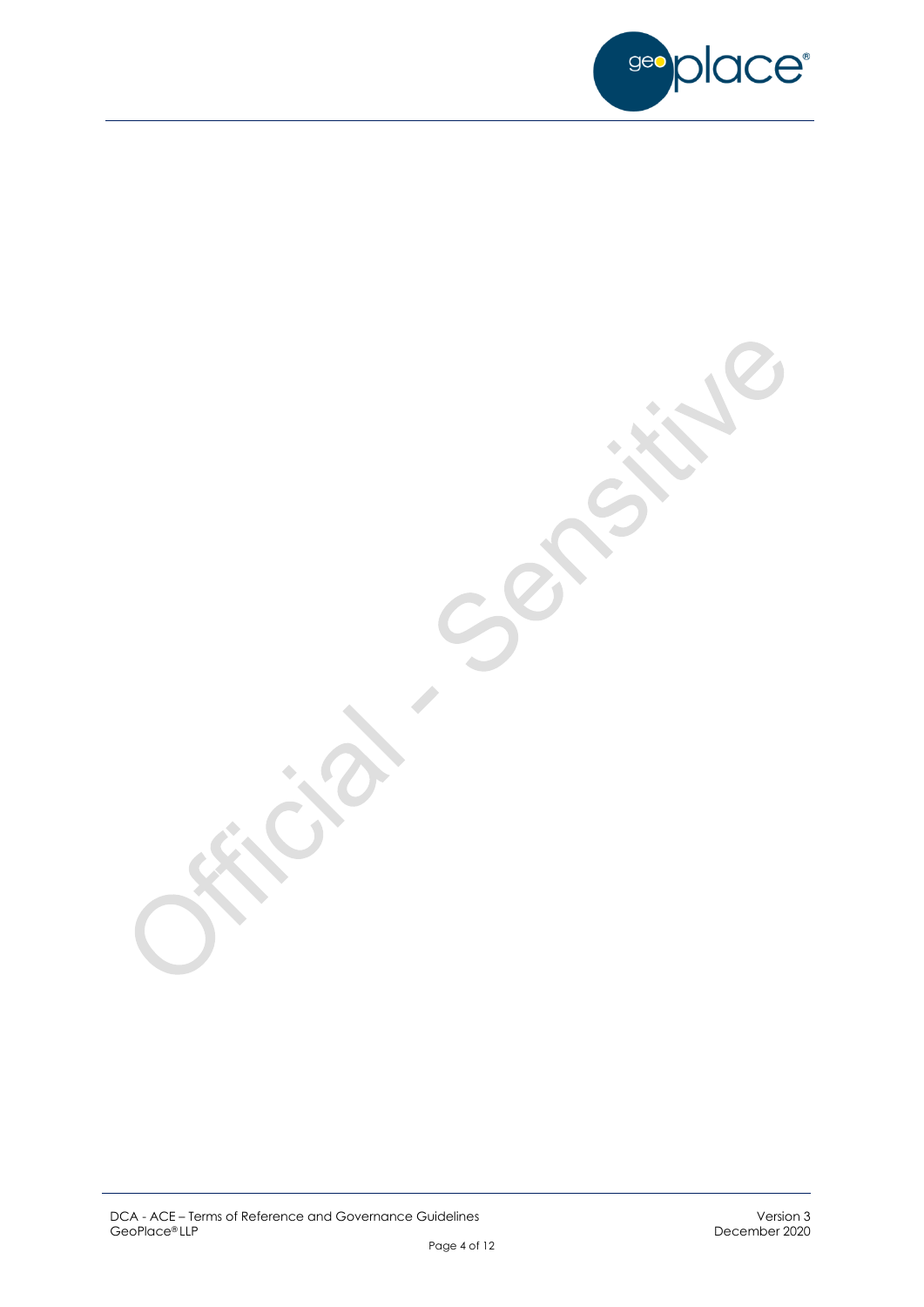

## **1. Authority**

Limited Liability Partnership Agreement

- 1.1 The Local Government Association (LGA) and Ordnance Survey (OS) set up a 50/50 joint venture, called GeoPlace® LLP (GeoPlace). Under the terms of the associated LLP Agreement, the parties set up the Data Co-operation Agreement**<sup>1</sup>** (DCA).
- 1.2 Within the DCA, the Contract Management responsibilities (Schedule 5) are for an Authority Contacts Executive (ACE). The purpose of the ACE is to liaise with DCA participating authorities in England and Wales. ACE is a forum in which representatives of local authorities can ensure variations to the DCA, data entry conventions, specifications, and quality and performance measures can be monitored and agreed.

### Authority Contacts Community

- 1.3 50% of the ACE's membership will be drawn from the Authority Address Custodian and Authority Street Custodian community. These 'Regional Representatives' will comprise the Principal Chair and Deputy of each of the Regional Chairs' Groups (RCG).
- 1.4 The Regional Chairs and Deputies are elected by Authority Contacts, as their view represents the community that elected them. They can and may make recommendations on the commitment and delivery of Authority Updates and the direction of GeoPlace Services activities. As Regional Chairs and Deputies are employees and representatives of Participating Authorities, the business requirements of the Participating Authority community they represent are paramount.

### **2. Responsibilities**

The ACE will:

- 2.1 Act as the primary decision-making body managing the DCA between GeoPlace and the Participating Authority community, with the purpose of ratifying and monitoring the strategy for delivering the data entry conventions, specification, data transfer formats, quality and performance measures of Authority Updates and GeoPlace Services records with respect to:
	- 2.1.1 Balancing the requirements of Participating Authorities, GeoPlace and address and street data users.
	- 2.1.2 Signing off changes and variations to the DCA contractual relationship between Participating Authorities and GeoPlace.
	- 2.1.3 Managing the DCA and, subject to clause 14.2 of that Agreement and **Annex 1** below, agreeing changes to that

**<sup>1</sup>** Terms which appear in the DCA as defined terms are identified within this document by a capital first letter.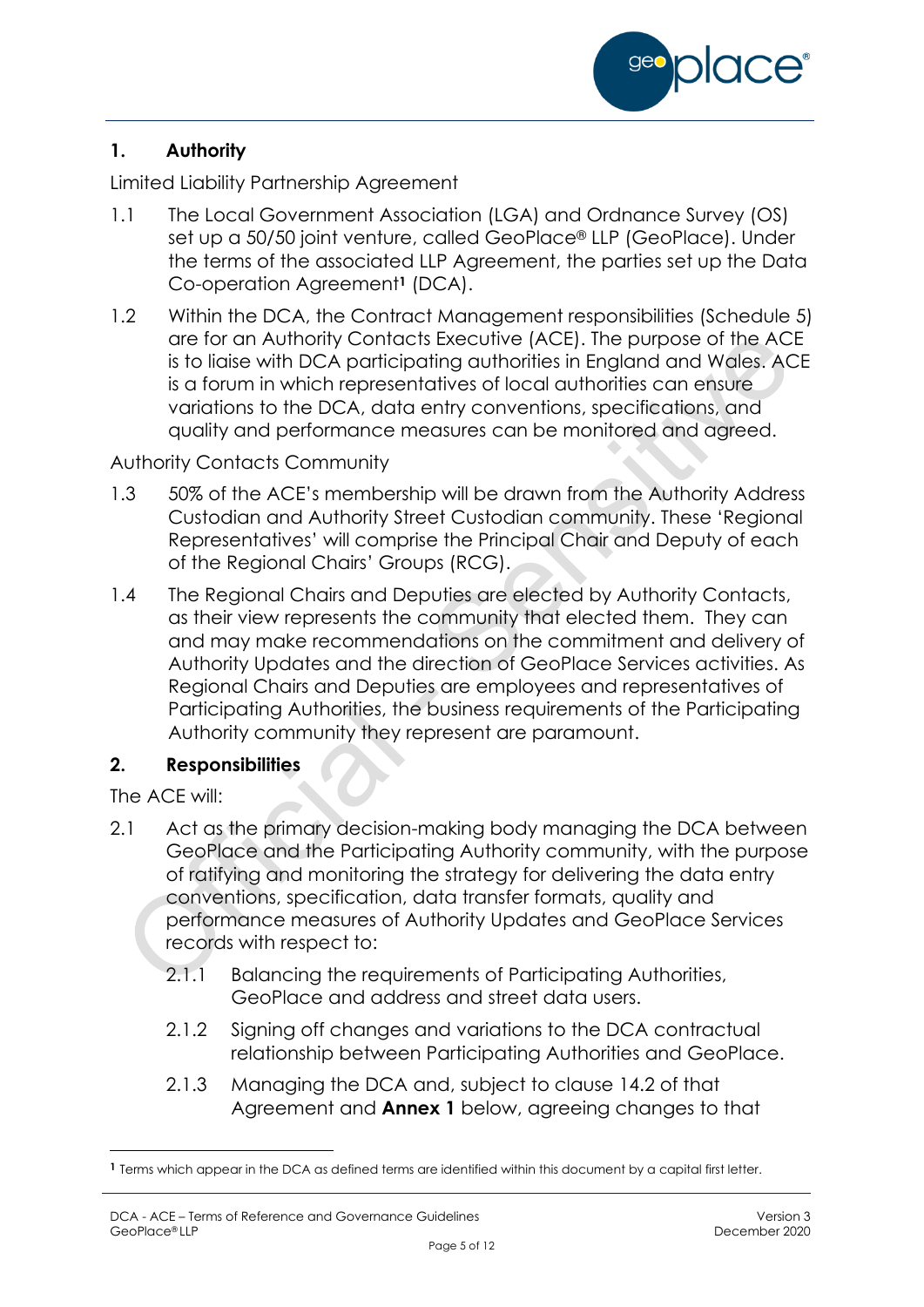

Agreement or associated technical documentation through a Contract Change Control process.

- 2.1.4 Reviewing GeoPlace monthly performance reports of GeoPlace Services.
- 2.1.5 Reviewing Participating Authority performance reports of Authority Services.
- 2.1.6 Reviewing GeoPlace Defaults, Authority Defaults, Essential Support, Emergency Measures and requests for consent to the termination of the DCA by a Participating Authority pursuant to Clause 15.1.2.
- 2.1.7 Agreeing improvement programmes, engagement, meeting timetables and Authority Update data supply targets for Participating Authorities.
- 2.1.8 Ratifying the strategy for new GeoPlace Services, the data entry conventions documents, data transfer formats and improvement schedules.
- 2.1.9 Receiving requests from and directing the Regional Chairs' Groups to investigate and resolve any issues.
- 2.1.10 Directing the role and remit of the Regional Chairs' Groups, subgroups, working parties and other relevant arrangements involving GeoPlace, the Local Government Association (LGA), Ordnance Survey (OS), the Public Sector Geospatial Agreement (PSGA), PSGA User Representatives Group (PURG), Valuation Office Agency (VOA), Royal Mail, Department of Housing, Communities and Local Government (MHCLG), Department for Transport (DfT) and Authority Contacts representatives.
- 2.1.11 Making representations to the GeoPlace® LLP Board on Authority Update data supply, process and GeoPlace Service improvements.
- 2.1.12 Preparing and publishing an annual report (April to April) detailing the previous year's achievements by 1st July.
- 2.1.13 Preparing and publishing an annual business plan (April to April) by 1<sup>st</sup> September.

## **3. Membership**

The ACE will comprise:

- 3.1 As Chair, a GeoPlace authorised representative whose name will be confirmed and recorded in the minutes of each meeting.
- 3.2 The Principal Chair and Deputy of the Regional Chairs' Address Group.
- 3.3 The Principal Chair and Deputy of the Regional Chairs' Street Group.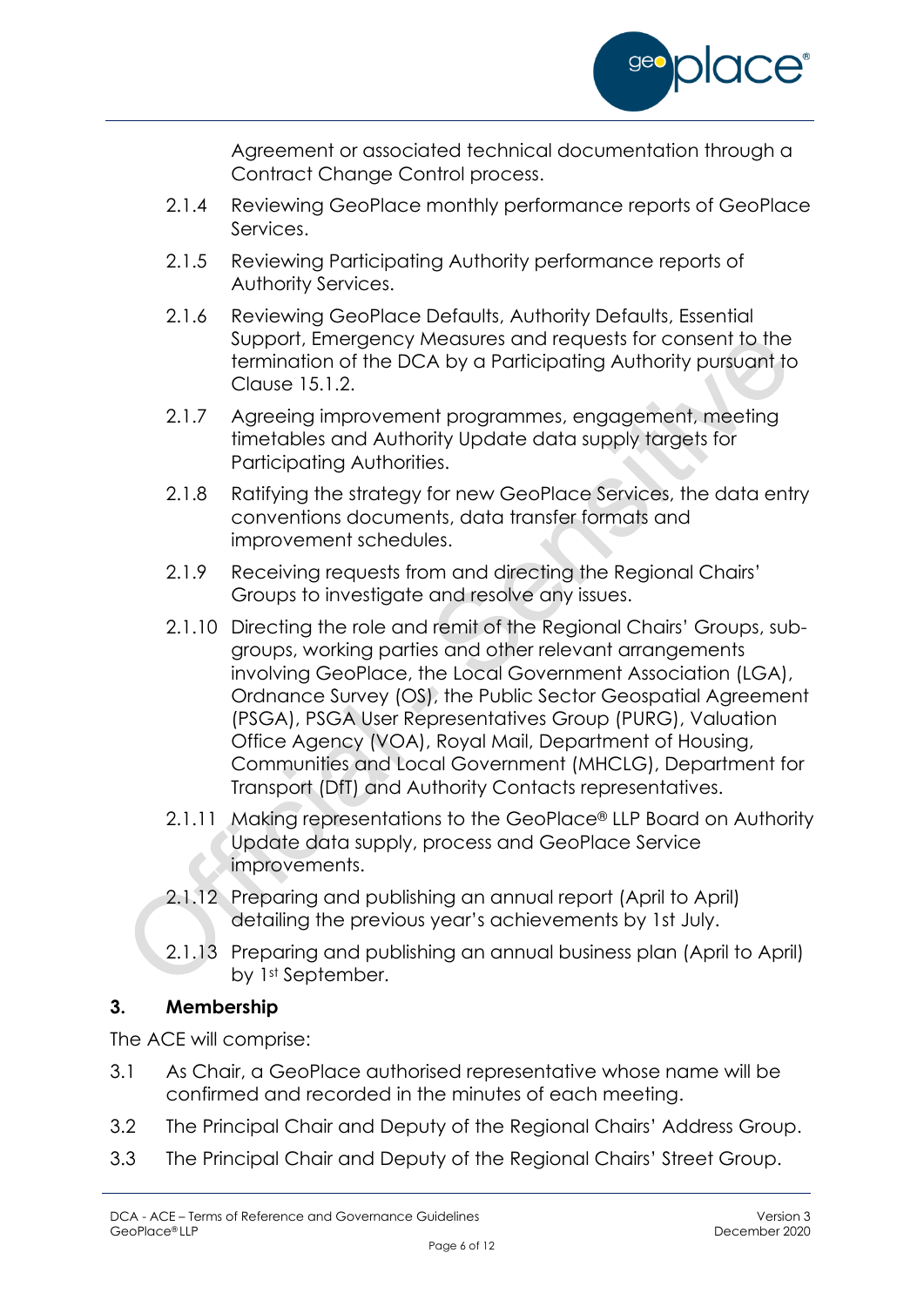

- 3.4 An authorised representative of GeoPlace whose name will be confirmed and recorded in the minutes of each meeting.
- 3.5 A meeting facilitator/coordinator provided by GeoPlace.
- 3.6 Other advisory members who have been invited to join the group by the voting members.

## **4. Meetings**

- 4.1 Delegates from the ACE will meet at least four times in each twelvemonth period, preferably once a month. These meetings may be virtual or physical.
- 4.2 At least four weeks' notice shall be given of those meetings' dates so that agenda items may be submitted.
- 4.3 The physical meetings and any reasonable associated expenses shall be funded, serviced, facilitated and minuted by GeoPlace.
- 4.4 Members may join by conference call or other suitable facilities but must attend in person every quarterly meeting if possible.
- 4.5 If a Principal Chair or Deputy of a Regional Chairs' Group cannot take part in a meeting on three consecutive occasions then an alternative Principal Chair and / or Deputy will be sought from the Regional Chairs' Group.

### **5. Agenda and minutes**

- 5.1 The agenda will be created by the Chair.
- 5.2 The agenda will be circulated to the ACE, along with any supporting documents, no less than five Working Days prior to the meeting.
- 5.3 Any member of the ACE may add an item to the agenda by sending details to the Chair at least ten Working Days before the meeting.
- 5.4 Minutes will reflect the business of the meeting and include a clear record of items voted on and their outcome, a log of allocated actions, and expected timescales for completion of those actions.
- 5.5 When the group agrees that a discussion is deemed to be Confidential Information, it shall be referred to in the minutes as: "The group discussed agenda item x which has been agreed as Confidential Information."
- 5.6 Draft minutes will be circulated to all ACE members for approval within ten Working Days of the date of the meeting.
- 5.7 Approved minutes will be made available to Authority Contacts subject to the approval of ACE.
- 5.8 The unredacted, approved minutes, including agreed Confidential Information matters will be published on the private Regional Chairs'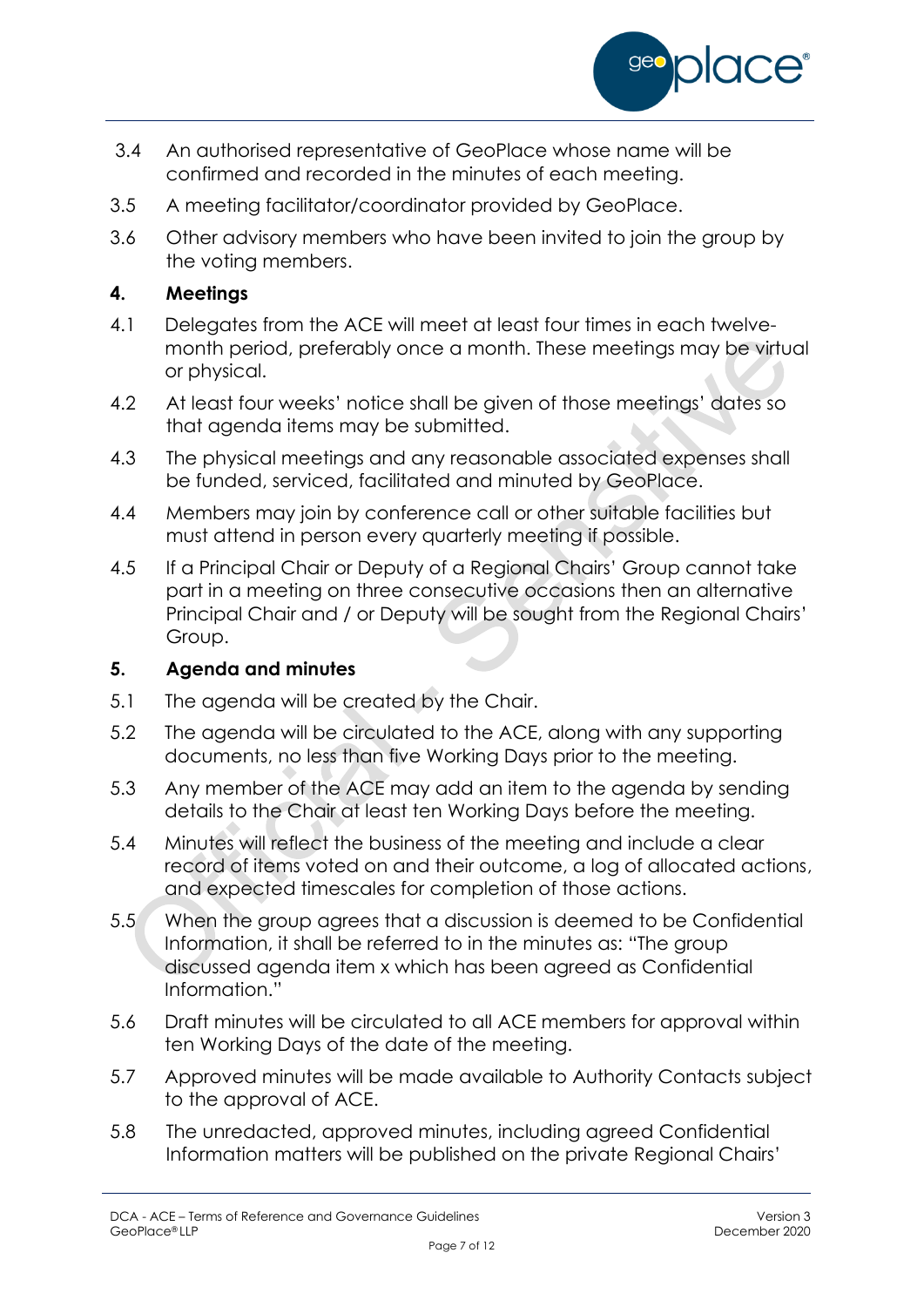

Groups collaboration platform and the appropriate ACE collaboration platform.

## **6 Governance of Meetings**

- 6.1 The ACE will make decisions by a show of hands in simple majority voting. The two Principal Chairs of Regional Chairs' Groups will cast one vote each. Each GeoPlace authorised representative will cast one vote. In the case of a tied vote, the ACE chair will not cast a vote. If ACE cannot reach a resolution then the ACE chair will report the deadlock to the GeoPlace® LLP Board through a formal paper, which will explain the issues in a balanced manner.
- 6.2 Quorum of the ACE for decisions will be not less than four persons.
- 6.3 To help the ACE achieve the aims of its business plan, the ACE will create a remit, oversee and manage sub-groups and working groups, as deemed necessary through consultation with the Regional Chairs' Groups.
- 6.4 Participating Authority members of the ACE have the right to lobby LGA members of the GeoPlace® LLP Board, directly or through LGA structures.
- 6.5 A structure chart is provided at **Annex 2** below.

## **7. Change Control Process**

- 7.1 The format for Change Control Requests is provided on the ACE online collaboration platform. Change Control Requests may be presented to the ACE for discussion by Participating Authority members of the ACE or GeoPlace authorised representative members of the ACE, see **Annex 1** below.
- 7.2 Change Control Requests must be submitted five Working Days before the next scheduled ACE meeting.
- 7.3 Agreement on a Change Control Request will result in creating a Change Control Notice signed by all four members of the ACE. Once agreed in accordance with **Annex 1**, Change Control Notices will be made available to Authority Contacts via the online collaboration platform within ten Working Days after the ACE meeting in which the Change Control Notice was agreed, and served to GeoPlace within the same time frame for subsequent implementation.
- 7.4 In the event a Change Control Request is not agreed, amendments to the Change Control Request can be resubmitted at a following meeting.

### **8. Conflicts of Interest**

8.1 If a member has an interest in an issue that is on the agenda of an ACE meeting, then this must be declared at the earliest possible moment, no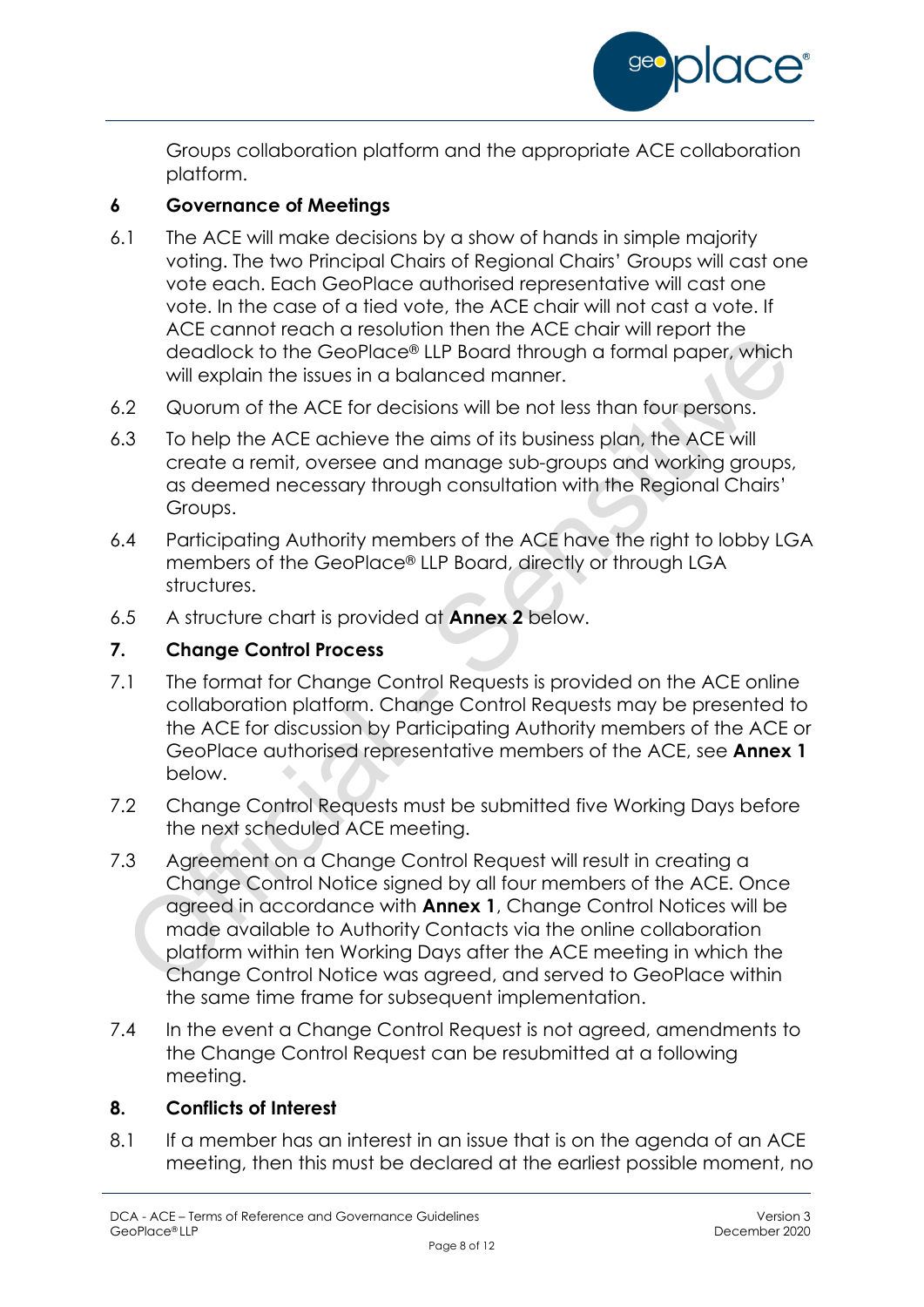

later than the beginning of the meeting. The ACE chair will decide if that member should not take part in the discussion or be asked to leave the meeting while the item is discussed. Any member who has an interest in an item of discussion will not be entitled to vote on any decision related to that item. The Principal Chair's Deputy or GeoPlace's authorised representative may be entitled to cast a vote instead. If a resolution cannot be reached then para 6.1 applies.

8.2 A register of interests will be produced that records any ACE member's commercial or non-commercial involvement in consultancy roles and / or contractual arrangements with associated organisations, advisory bodies, Participating Authorities, appointments, pensions/investments etc and general family.

#### **9. Expenses**

- 9.1 Reasonable standard class rail travel that has been booked by GeoPlace, overnight accommodation and subsistence for members attending the ACE physical meetings (see Operational Policies and Guidelines for DCA Governance for further details) and other authorised meetings shall be paid for by GeoPlace.
- 9.2 Reasonable expenses to other attendees may be paid at the discretion of GeoPlace.

#### **10. Duration**

10.1 These terms of reference and governance guidelines will stay in force for the duration of each DCA version or until such time as they are amended by the ACE and agreed by the Regional Chairs' Groups.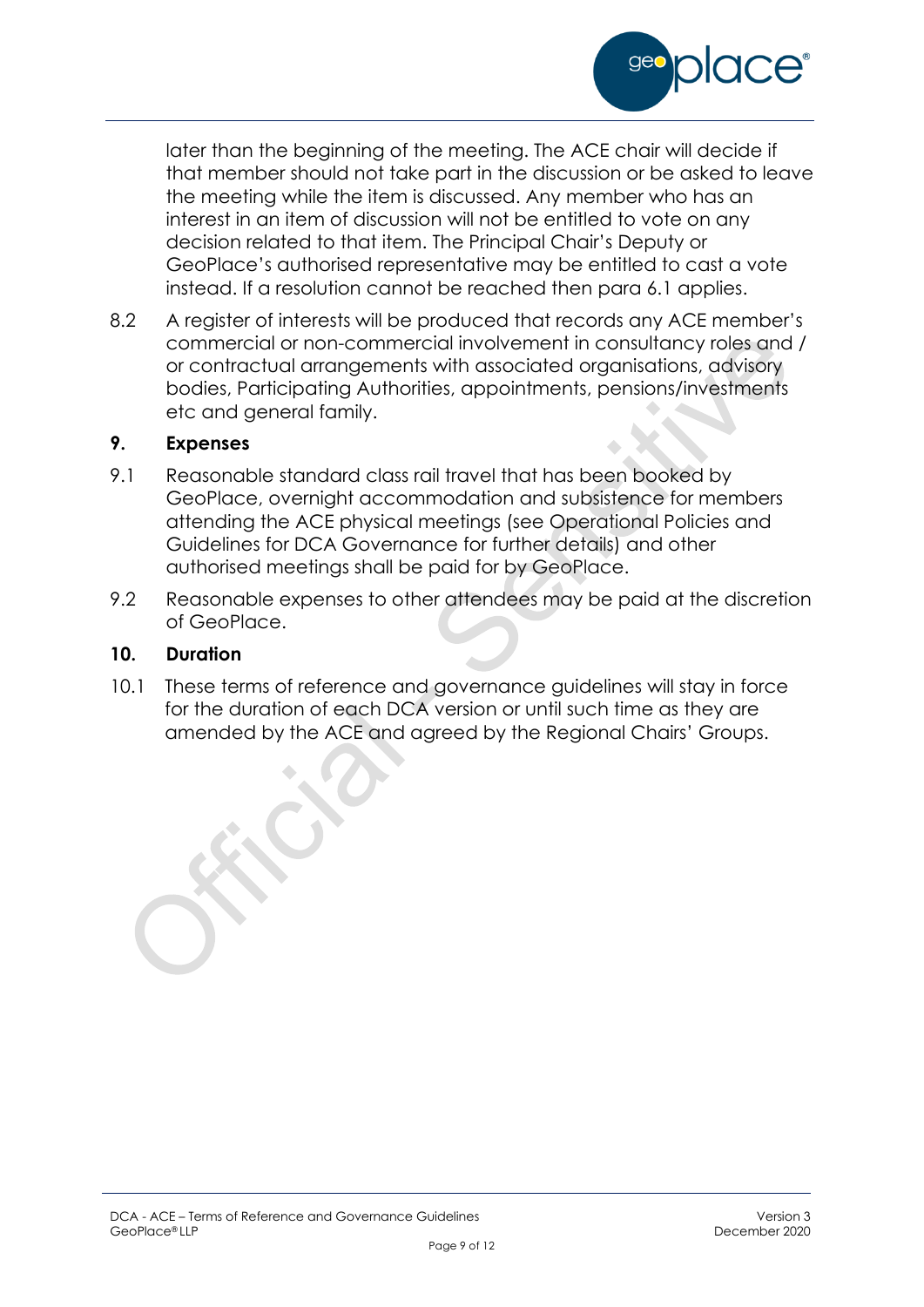

## **Annex 1 – Data Co-operation Agreement (DCA) variation procedure**

- 1. DCA Contract Management and governance arrangements are in place to reflect the need for a standard agreement across all Participating Authorities.
- 2. The DCA sets out a variation procedure. Variations requests may be made in writing between the Participating Authority and GeoPlace, where such variations have the unanimous agreement of the ACE. GeoPlace shall be entitled to vary the DCA but only if such variation is agreed unanimously by the ACE. The ACE may only agree variations if those changes do not affect the ability of either the Participating Authority or GeoPlace to discharge its functions (to the extent the DCA relates to those functions), and if the change does not adversely impact on either party's ability to meet its obligations under the DCA. These arrangements enable reasonable essential changes and can be made without re-negotiation between GeoPlace and several hundred Participating Authorities. They also allow for some flexibility over the duration of each version of the DCA.
- 3. The DCA highlights areas where change may be expected, to reflect strategic thinking and discussion, operational development and the use of new technologies. Specifically, the DCA draws attention to:
	- a) The potential appointment of GeoPlace by the Authority as the sole agent for the purpose of (clause 6.1.6):
		- i) formal street naming and numbering notification; and
		- ii) formal notifications associated with streets.
	- b) Potential services provided by GeoPlace in Schedule 2.
	- c) Changes to Authority Services and the Authority Address Updates Improvement Schedule and the Authority Street Updates Improvement Schedule. (Schedule 1, Parts A, B, C and D).
	- d) Changes to the Data Entry Conventions and best practice (DEC) and Data Transfer Format (DTF).
	- e) Agreement on potential third-party candidate sources.
- 4. Any developments that would result in changes to the DCA or associated technical documentation (such as the DEC) will need agreement between GeoPlace and the Local Government representatives of the ACE. For formal changes to the DCA, a written Change Control Request will need to be unanimously agreed by the ACE which is used to create the agreed Change Control Notice.
- 5. Before agreeing or dis-agreeing a Change Control Request, the Local Government representatives of the ACE will usually consult with the Regional Chairs' Groups, who in turn may wish to consult further with individual Participating Authorities. The processes outlined below relates to the specific items listed above.
- 6. In the case of para 3. a) above, the ACE commits to these processes (the full detail of which will be agreed with the Regional Chairs' Groups):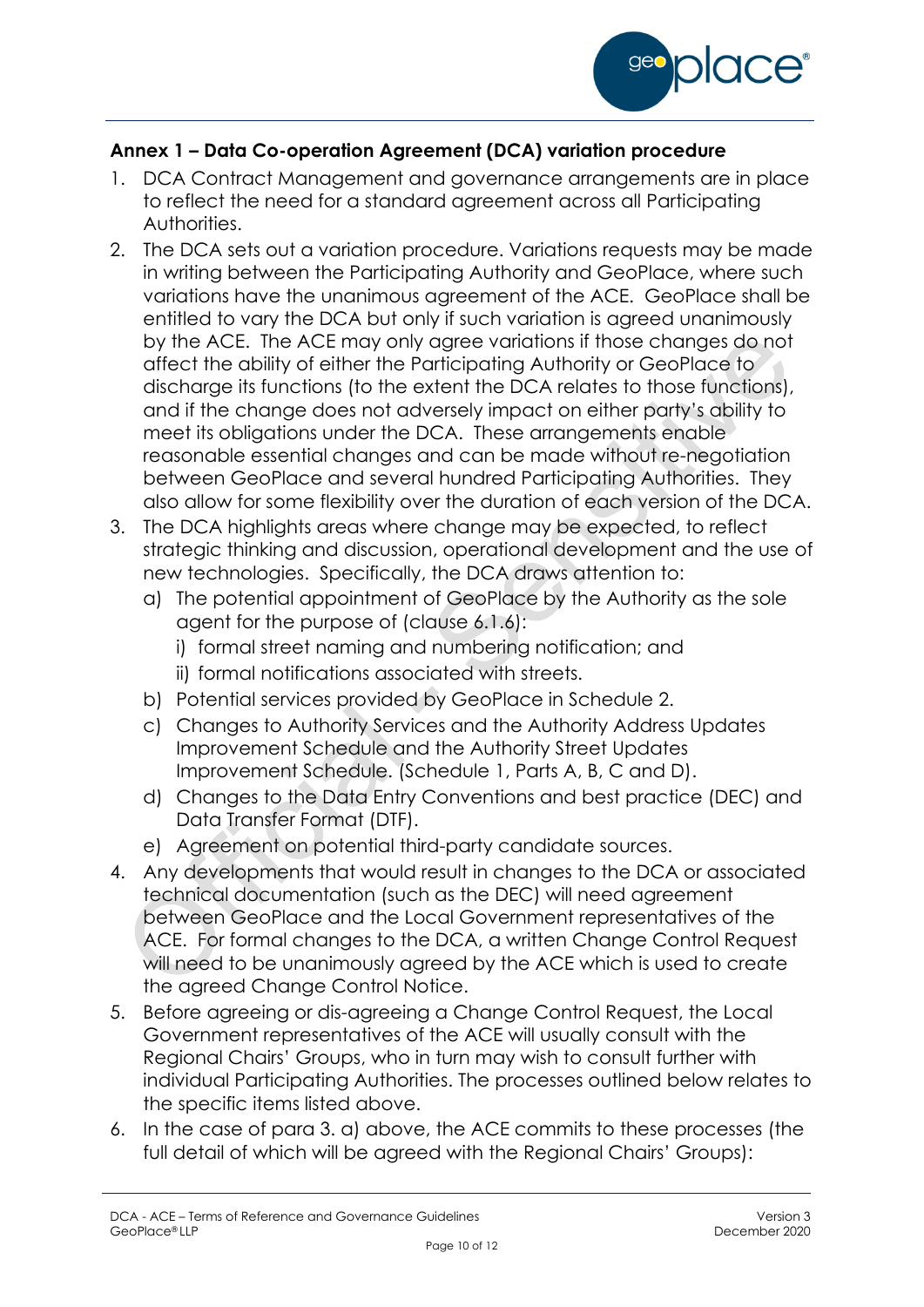

- Stage 1) ACE working with the appropriate Regional Chairs' Group, will ensure the following is undertaken:
	- A full needs assessment.
	- The development of a business case that is appropriate to Participating Authorities, to GeoPlace, and to the wider market and existing policy.
	- Produce a risk assessment and conduct consultation with individual authorities, the results of which will be publicised to Participating Authorities.

The Regional Chairs Group and ACE must sign-off Stage 1 before the programme may proceed to Stage 2.

- Stage 2) A full project plan and implementation timetable shall be produced and ratified by the Regional Chairs' Group, which may wish for further consultation or a referendum with individual Participating Authorities before proceeding to Stage 3.
- Stage 3) A Change Control Request must be ratified with the Regional Chairs' Group, before agreement of a Change Control Notice by the ACE.
- 7. In the case of para 3. b), c), d) and e) above, where a review of the appropriate technical documents is agreed by the ACE, the ACE will:
	- Stage 1) Work with the appropriate Regional Chairs' Group to set up 'Working Groups' drawn from the Custodian community and GeoPlace. The Working Groups will review documentation and create an issues log that will be reported to the Regional Chairs' Group.
	- Stage 2) The Working Groups will endeavour to resolve issues and, if it is necessary, redraft appropriate documentation for ratification by the Regional Chairs' Group.
	- Stage 3) That draft will be published for wider consultation with Participating Authorities and other stakeholders.
	- Stage 4) The results of the consultation will be responded to in detail by the Working Groups, explaining how consultation responses have been handled. A final draft will be presented to the Regional Chairs' Group for ratification before the ACE agrees to distribute the final version.